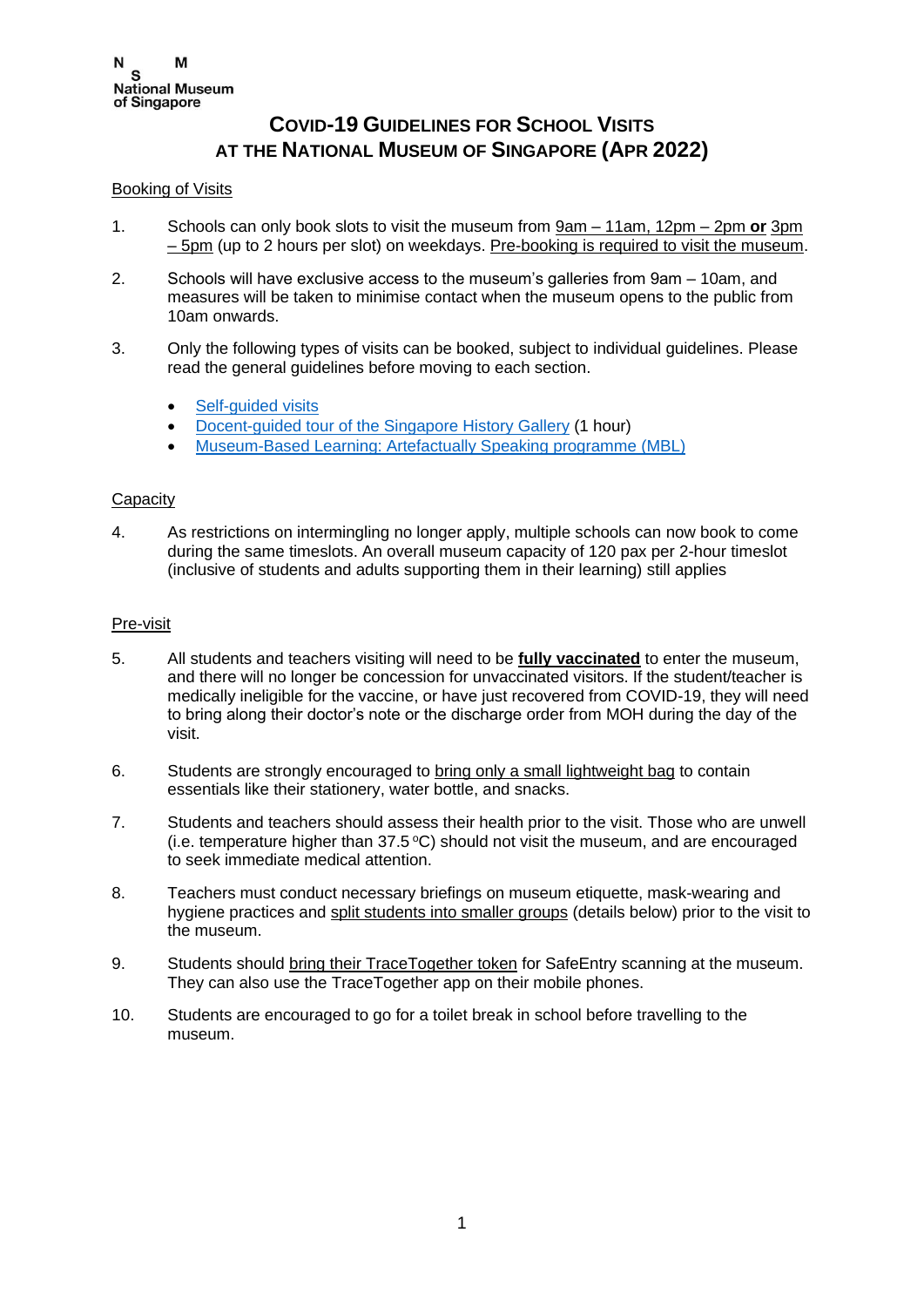#### At the Museum

- 11. Upon reaching the museum, students will go through SafeEntry by scanning their or TraceTogether token or using the TraceTogether app on their phones. All teachers and accompanying adults must also check-in via SafeEntry.
- 12. Pre-school teachers must submit a copy of the attendance list to the museum officer as a supporting document. This is not required for other levels.
- 13. Students and teachers who are unwell with flu-like symptoms during or before the visit will be brought to a designated area by museum staff, and the teacher in-charge will be asked to inform the school and proceed according to school SOPs immediately.
- 14. Students must move around the museum in their pre-assigned groups of up to 10 pax. They should remain in their groups and follow designated routes (for tours and programmes) to minimise contact with other visitors.
- 15. Students are highly encouraged to use the toilet on level 3 of the museum, which has been reserved for exclusive use of school groups.

### <span id="page-1-0"></span>For Self-guided Visits

- 16. With restrictions on intermingling and safe distancing for mask-on activities lifted, students from different classes and schools are allowed to mix during the visit.
- 17. However, students should still move around in groups of up to 10 pax, and it is recommended to spread different classes to the various galleries on level 1 (Singapore History Gallery) and level 2 (Life in Singapore galleries) to avoid overcrowding. Special exhibition(s) may also be available at the Basement level – please check with the Education Officer when booking.

## <span id="page-1-1"></span>For Docent-guided Tours

- 18. Docent-guided tours are only available for students in Primary 5 and above.
- 19. Each docent may only guide a group of not more than 10 pax (including accompanying adults).
- 20. Docent-guided tours are subject to availability of our volunteer guides, and may not be possible for larger groups.

#### <span id="page-1-2"></span>For MBL Programme

- 21. The MBL programme is only available for Secondary 2 students.
- 22. The range of artefacts available for students to explore will be pre-determined by the museum.
- 23. All pre- and post-visit briefings should be conducted by teachers in school.
- 24. Museum officers will advise on the details of how the programme will be conducted for your school.